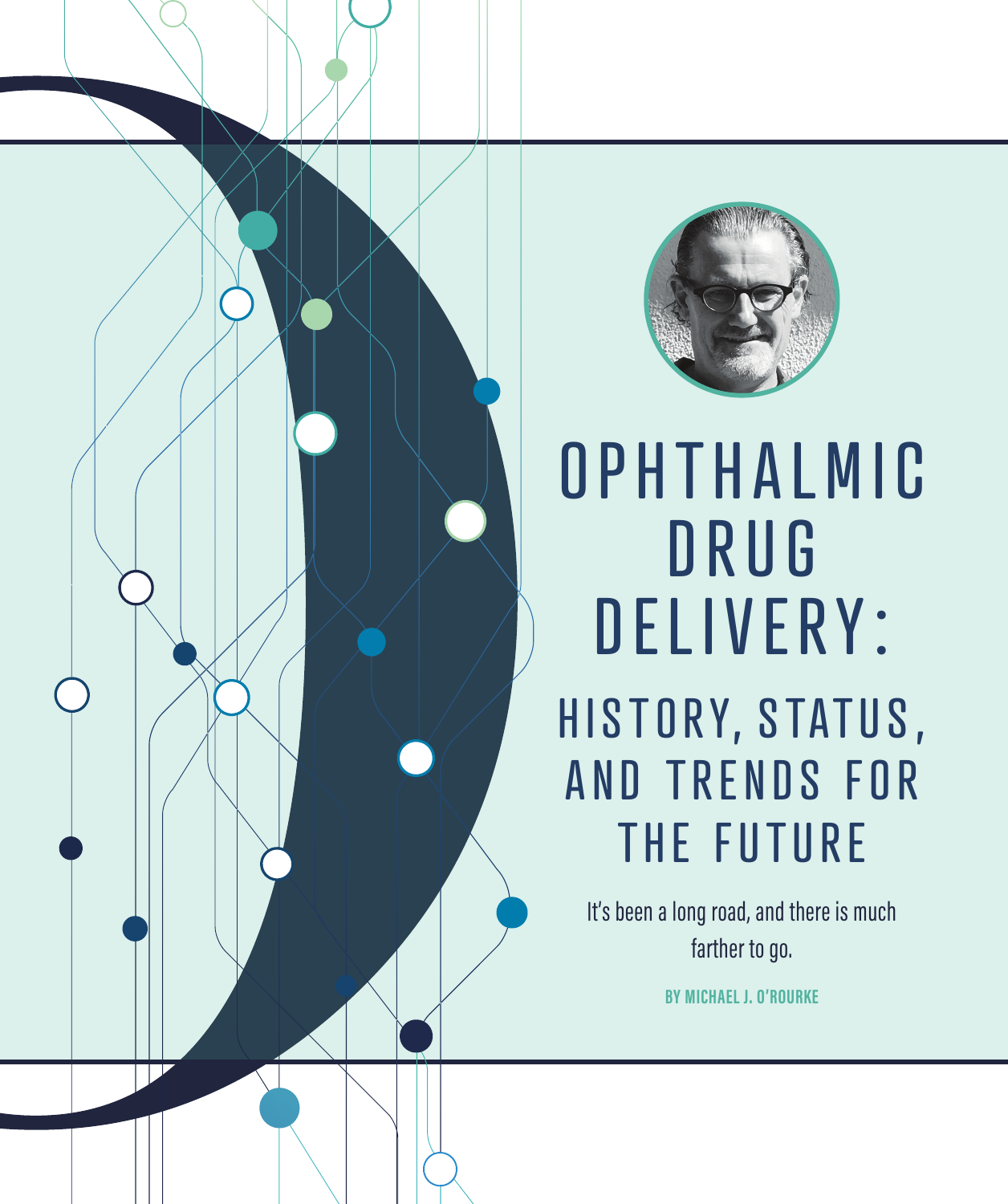*DRUG DELIVERY*

**I**<br>Ifir t seems there has been interest in the sustained release of drugs for the eye quite literally for millennia. If we believe the story, Cleopatra used belladonna plasters on her eyes in the first century BCE. Much later, surgeons in the 19th century sought ways of achieving sustained delivery of cocaine for ocular anesthesia.

The interest continues today, with increasing levels of research and investment into novel drug delivery technologies. Despite the long history, sustained ocular delivery is still an embryonic market with huge opportunities for advances. Multiple companies are engaged in development efforts for sustained delivery of drugs to both the anterior and posterior segments. I have had the good fortune to be involved in the launch of several technologies for sustained delivery of ophthalmic drugs over the past 2 decades, and, in this article, I hope to provide some historical perspective and to preview what may become a reality in the coming years.

#### LOOKING BACK

The first company to launch a drug delivery device for the eye was the Alza Corporation in the 1970s. Ocusert was an implant placed in the conjunctival sac for delivery of pilocarpine over a period of approximately 1 week. Ocusert was ultimately unsuccessful because it caused patient discomfort; however, it was the first effort in the modern era to develop a long-lasting drug delivery product for the eye.

It wasn't until 20 years later, in 1995, that Chiron Vision launched Vitrasert, the world's first intraocular drug delivery implant. Vitrasert (no longer available) delivered ganciclovir to the back of the eye to treat the orphan disease

cytomegalovirus retinitis, an opportunistic infection associated with HIV.

This was the first time surgeons could put an implant into the posterior segment of the eye that could deliver a drug for 4 to 6 months, a major breakthrough for patients. The product was launched with a price of \$4,500—a shock at the time—but the price was accepted given the fact that the device could deliver drug for such a length of time for this unmet medical need.

It was almost another 10 years before the next intraocular implant appeared. In 2005, Bausch + Lomb launched Retisert (fluocinolone acetonide 0.59 mg). The company had acquired Chiron Vision's technology, and Retisert used the same technology as Vitrasert but was smaller. It was labeled by the FDA for the treatment of the orphan disease noninfectious posterior uveitis, and it could deliver treatment for more than 32 months.

With the appearance of this second product, companies began to recognize the potential of developing implants as vehicles for drug delivery to the back of the eye. In 2009, Allergan launched Ozurdex (dexamethasone implant 0.7 mg), which was different from the preceding implants in that it did not require a trip to the OR. This was another breakthrough, the first time a drug delivery implant could be injected in the clinic. Ozurdex is now indicated for the treatment of macular edema secondary to retinal vein occlusion, noninfectious posterior uveitis, and diabetic macular edema (DME), and it releases dexamethasone for roughly 6 months.

In 2011, Alimera Sciences launched Iluvien (fluocinolone acetonide implant 0.19 mg), containing the same steroid as Retisert but even smaller and able to be injected rather than implanted. Iluvien is indicated for treatment of DME.

The posterior segment pharmacologic landscape changed dramatically in 2006 with the introduction of the anti-VEGF drug ranibizumab (Lucentis, Genentech). This large-molecule biologic drug is indicated for treatment of neovascular age-related macular degeneration, DME, and macular edema following retinal vein occlusion. A second novel large-molecule anti-VEGF biologic, aflibercept (Eylea, Regeneron), was introduced a few years later.

## AN EMERGING NEED

The introduction of anti-VEGF drugs was a significant advance in the management of patients with wet age-related macular degeneration. The downside is that they require frequent intravitreal injections. There is an emerging need today, therefore, for sustained-release delivery of these large-molecule antibody products.

Genentech is developing the Port Delivery System, a refillable implant for sustained delivery of ranibizumab. This device has been evaluated in phase 2 clinical trials,<sup>1</sup> and phase 3 trials are underway. Some companies are now making progress in extending formulations up to 12 weeks. New therapeutics in development may have a 12-week label; but, the ultimate goal would be to provide sustained drug delivery for up to 6 months. Another company working to develop sustained-release delivery systems for biologic products is Re-Vana Therapeutics. Its EyeLief photo-crosslinked technology is aimed at achieving delivery for 4 to 6 months.

# ANTERIOR SEGMENT DEVELOPMENTS

Although glaucoma is a disease that affects the optic nerve, we continue to view glaucoma as an anterior segment disease. Pharmacologic treatment for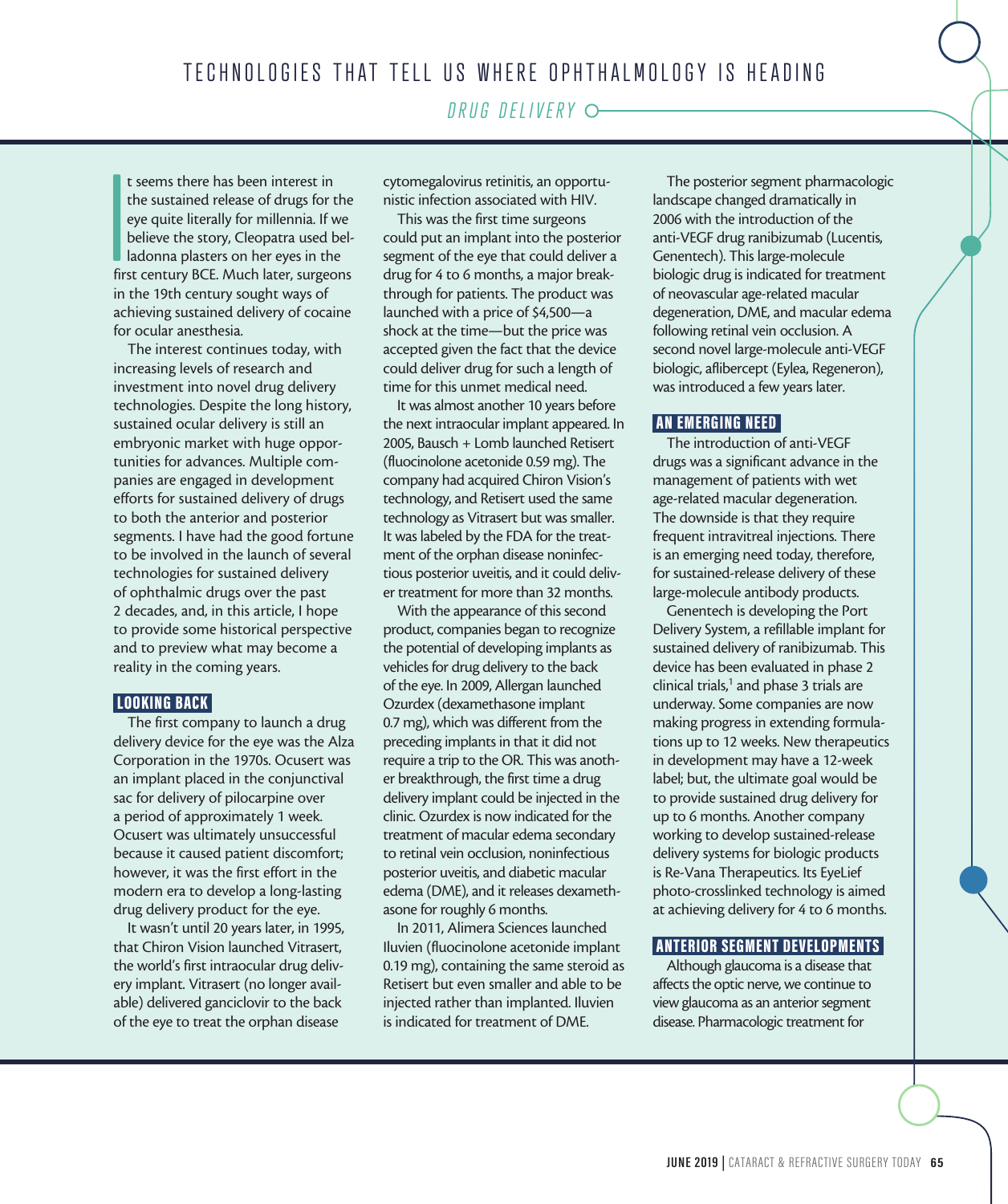# BIMATOPROST SR

A first-in-class, sustained-release, investigational, biodegradable implant for the treatment of patients with open-angle glaucoma or ocular hypertension.

# **BY JAI G. PAREKH, MD, MBA, FAAO; AND MICHAEL R. ROBINSON, MD**



Nonadherence to treatment regimens is endemic in glaucoma. Up to 80% of patients with glaucoma may not use topical medication as prescribed.<sup>1</sup> Poor adherence is associated with worsening vision and higher overall health care costs.<sup>2</sup> Because barriers to adherence include patient forgetfulness,

difficulty administering eye drops, and the burden of dosing frequency,<sup>1</sup> there is an unmet need for glaucoma therapy that does not require daily eye drop instillation.

A biodegradable bimatoprost sustained-release implant (Bimatoprost SR, Allergan), currently in development for the treatment of open-angle glaucoma and ocular hypertension, could be one way to address the problem of nonadherence in glaucoma by providing long-term IOP lowering without the need for eye drops.<sup>3</sup> The solid, rod-shaped implant consists of the prostaglandin analogue (PGA) bimatoprost within the company's Novadur platform for drug delivery.

After a prefilled, single-use applicator is used to place the implant intracamerally in the eye (Figure), the implant slowly releases the drug as



**positioned next to a dime for size comparison (bottom).**

# **"BIMATOPROST SR HAS THE POTENTIAL TO REPRESENT A REAL PARADIGM SHIFT IN OUR OPTIONS TO PROVIDE CONTINUOUS LOWERING OF EYE PRESSURE IN PATIENTS WITH GLAUCOMA."**

**—IKE K. AHMED, MD, FRCSC** Division Head of Ophthalmology, Trillium Health Partners, Mississauga, Ontario, Canada

the copolymer matrix biodegrades. The implant was designed to lower IOP for at least 4 months.

#### **STUDY RESULTS**

The first clinical trial of the implant in humans was a dose-ranging, phase 1/2 study that enrolled 75 patients with open-angle glaucoma. Each dosing strength that was tested effectively lowered IOP in a dose-dependent manner over the first 16 weeks of the study, with efficacy similar to that of a topical PGA.<sup>3</sup> An extended duration of effect was seen in some patients; a single administration of Bimatoprost SR controlled IOP for up to 2 years without rescue or retreatment in 28% of patients.<sup>4</sup> The product's safety profile was favorable, and some adverse events associated with use of topical PGAs, such as eyelash growth and iris pigmentation, did not occur in eyes that received an implant.

Two 20-month, phase 3 randomized studies have enrolled 1,122 patients with glaucoma or ocular hypertension and are ongoing. Both studies compare two dosage strengths of Bimatoprost SR, administered at day 1, week 16, and week 32, to twice-daily topical timolol. Topline 3-month results have been reported, and most patients have tolerated the study treatment.<sup>5,6</sup> In both studies, Bimatoprost SR has reduced IOP by about 30% over 12 weeks and met the primary endpoint of noninferiority to timolol in IOP lowering through week 12. Initial long-term data from these studies suggest that a majority of patients will require <sup>n</sup> Financial disclosure: Employee (Allergan) **Figure. Bimatoprost SR single-use applicator (top). Implant** 

no other IOP-lowering treatment for 1 year after receiving the last implant. Additional safety and efficacy data will be reported at study completion.

1. Olthoff CM, Schouten JS, Van de Bourne BW, et al. Noncompliance with ocular hypotensive treatment in patients with glaucoma or ocular hypertension an evidence-based review. *Ophthalmology*. 2005;112:953-961.

- 2. Iuga AO, McGuire MJ. Adherence and health care costs. *Risk Manag Healthc Policy*. 2014;7:35-44.
- 3. Lewis RA, Christie WC, Day DG, et al. Bimatoprost sustained-release implants for glaucoma therapy: 6-month results from a phase I/II clinical trial. *Am J Ophthalmol*. 2017;175:137-147.

4. Craven R, Walters T, Christie WC, et al. 24-month phase 1/2 clinical trial of bimatoprost sustained-release implant (bimatoprost SR) in glaucoma patients. Paper presented at: American Academy of Ophthalmology Annual Meeting; November 11-14, 2017; New Orleans.

5. Allergan announces positive topline phase 3 clinical data for Bimatoprost SR (sustained-release) implant for IOP lowering in patients with open-angle glaucoma or ocular hypertension. https://www.allergan.com/news/news/ thomson-reuters/allergan-announces-positive-topline-phase-3-clinic.aspx. Accessed May 16, 2019.

6. Allergan announces positive 3-month topline results from second phase 3 study of Bimatoprost SR (sustained-release) implant for lowering intraocular pressure (IOP) in patients with open-angle glaucoma or ocular hypertension. https://www.allergan.com/news/news/thomson-reuters/allergan-announcespositive-3-month-topline-result. Accessed May 16, 2019.

#### **JAI G. PAREKH, MD, MBA, FAAO**

- $\blacksquare$  Vice President and Chief Medical Officer, Eye Care, Allergan
- <sup>n</sup> jai.parekh@allergan.com
- <sup>n</sup> Financial disclosure: Employee (Allergan)

#### **MICHAEL R. ROBINSON, MD**

- <sup>n</sup> Vice President, Global Therapeutic Area Head, Ophthalmology, Allergan
- n robinson michael@allergan.com
-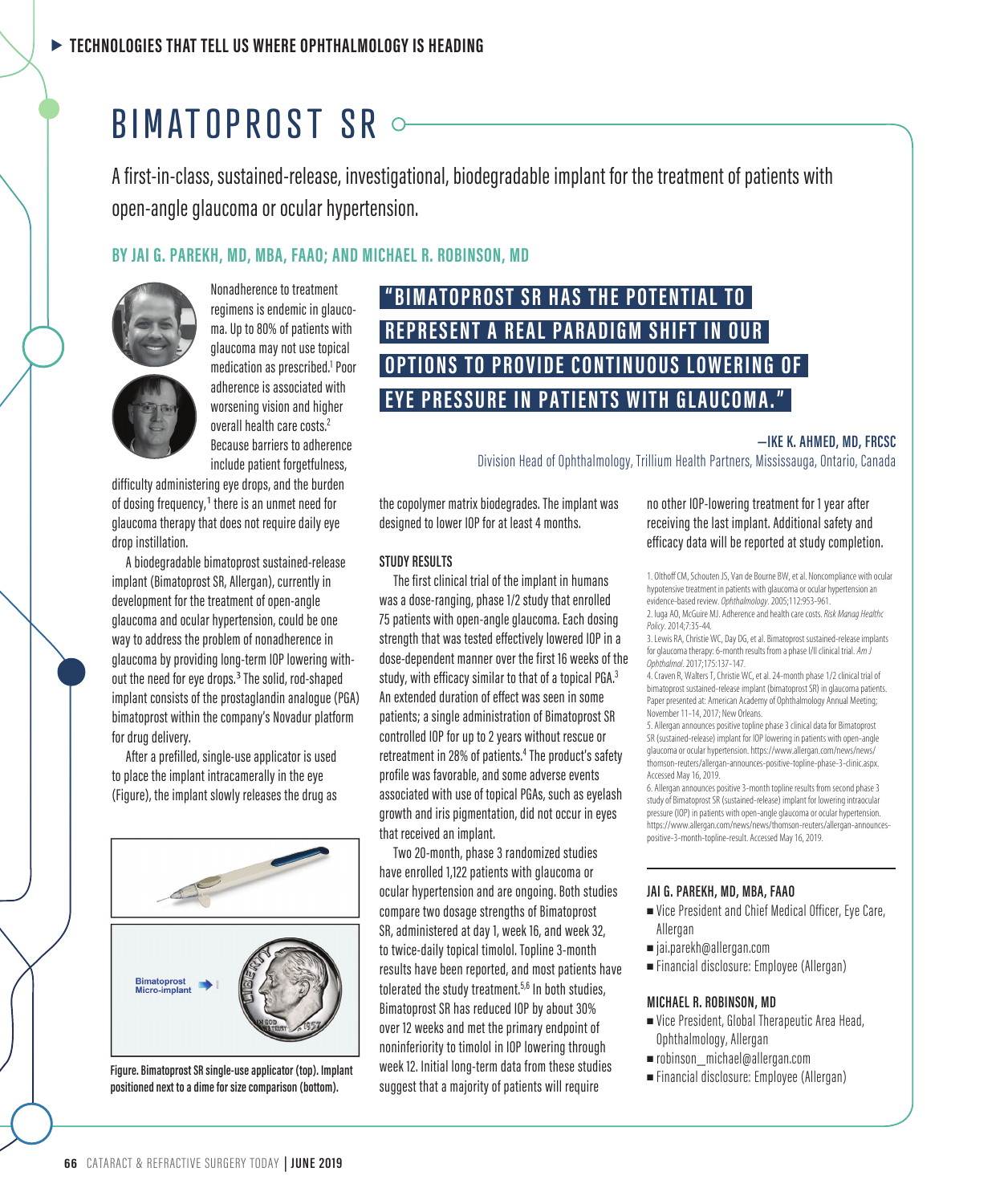glaucoma is carried out exclusively through the anterior segment route. A multitude of companies are investigating sustained-release technologies for glaucoma management. This is a highly valuable unmet medical need because of the burden placed on patients by the regimen of daily topical drop administration.

In this arena, the most notable activity at present in the development of sustained-release modalities is Allergan's Bimatoprost SR implant. This sustainedrelease bioerodible implant containing bimatoprost is injected into the anterior segment as an in-office procedure or at an ambulatory surgery center. In phase 2 trials, it showed favorable safety

and efficacy through 6 months.<sup>2</sup> Phase 3 trials are underway. (For more information, see the accompanying sidebar, *Bimatoprost SR*.)

A similar unmet need lies in the treatment of dry eye disease (DED), which also requires frequent instillation of eye drops. DED is a multibillion dollar market, and several companies are exploring sustained-release technologies in this space. A technology commercialization group called C20/20 from McMaster University in Hamilton, Ontario, Canada, is developing a micelle technology for DED based on mucoadhesion. If this venture is

successful, patients could administer eye drops perhaps once or twice a week, rather than several times per day.

Micelles are nano-sized structures built from polymeric molecules. Micelle is not a true sustained-release technology, but it provides a sustained effect in the eye. A number of applications for extended drug delivery in the anterior segment use micelle technology.

### **RECENT LAUNCHES**

Two of the most recent introductions in the area of sustained-release technologies—one for the anterior segment and one for the posterior segment—have come from EyePoint

# DROP THE DROPS

An intracanalicular insert delivers a corticosteroid to the ocular surface after surgery.

### **BY SYDNEY TYSON, MD, MPH**



Cataract surgery can provide patients with excellent visual acuity, but poor adherence with the postoperative eye drop regimen can negatively

affect outcomes. This is a particular problem among patients with comorbidities for whom the addition of postoperative medications expands the complexity of their drug regimen. These concerns have driven efforts to simplify the postoperative routine.

In late 2018, Dextenza (dexamethasone ophthalmic insert 0.4 mg, Ocular Therapeutix) was approved by the FDA to treat ocular pain following ophthalmic surgery. The preservative-free insert replaces topical medications with a consistent and tapered dose of drug delivered to the ocular surface for up to 30 days.

The intracanalicular insert is introduced through the punctum and into the canaliculus. After delivering dexamethasone for 30 days, the insert softens, resorbs, and exits through the nasolacrimal system. The insert is conjugated with fluorescein, facilitating its visualization under blue light with a yellow filter. If a patient develops a steroid response, the surgeon can remove the insert either with saline irrigation or manual expression.

Dextenza can replace about 70 corticosteroid drops a patient would have taken in 30 days.<sup>1,2</sup> The phase 3 FDA-approval data<sup>3,4</sup> were robust: A statistically significantly higher incidence of treated patients reported being pain free 8 days after cataract surgery compared to the vehicle control group. The insert was safe, and patients rated it as comfortable.<sup>5</sup>

Ocular Therapeutix is looking to expand Dextenza's current indication to include ocular inflammation after ophthalmic surgery. The FDA has set a Prescription Drug User Fee Act target action date of November 10 for its review of the supplemental new drug application. In supporting data, the insert demonstrated statistically significant superiority compared to the control vehicle in terms of absence of ocular pain at day 8 and absence of inflammation at day 14. Also at day 14, significantly more treated patients did not exhibit anterior chamber cell death compared with patients who received the placebo (52.3% vs 31.1%).

The study also demonstrated a quick onset of action, with 73% ( $n = 157$ ) of patients reporting no pain on postoperative day 1. IOP elevation occurred in only one of 538 patients across all three phase 3 studies; the increase was related to the insert. Ocular Therapeutix applied for transitional pass-through payment status and a J-code with the CMS and recently announced receipt of a preliminary recommendation for a J-code that would take effect in January 2020.

1. Durezol [package insert]. Fort Worth, Texas: Novartis; 2016. 2. Lotemax gel [package insert]. Bridgewater, New Jersey: Bausch + Lomb; 2016. 3. Walters T, Bafna S, Vold S, et al. Efficacy and safety of a sustained release dexamethasone insert for the treatment of ocular pain and inflammation after cataract surgery: results from two phase 3 studies. *J Clin Exp Ophthalmol*. 2016;7:4. 4. Tyson SL, Bafna S, Gira JP, et al. Multicenter randomized phase 3 study of a sustained-release intracanalicular dexamethasone insert for treatment of ocular inflammation and pain after cataract surgery. *J Cataract Refract Surg*. 2019;45:204-212.

5. Gira JP, Sampson R, Silverstein SM, et al. Evaluating the patient experience after placement of a 0.4-mg dose dexamethasone intracanalicular insert (Dextenza): results of a qualitative study. Paper presented at: the ASCRS Annual Meeting; May 7, 2017; Los Angeles.

#### **SYDNEY TYSON, MD, MPH**

- <sup>n</sup> Eye Associates and SurgiCenter of Vineland, New Jersey
- <sup>n</sup> eyeguytyson@gmail.com
- $\blacksquare$  Financial disclosure: Principal investigator for Dextenza (Ocular Therapeutix)